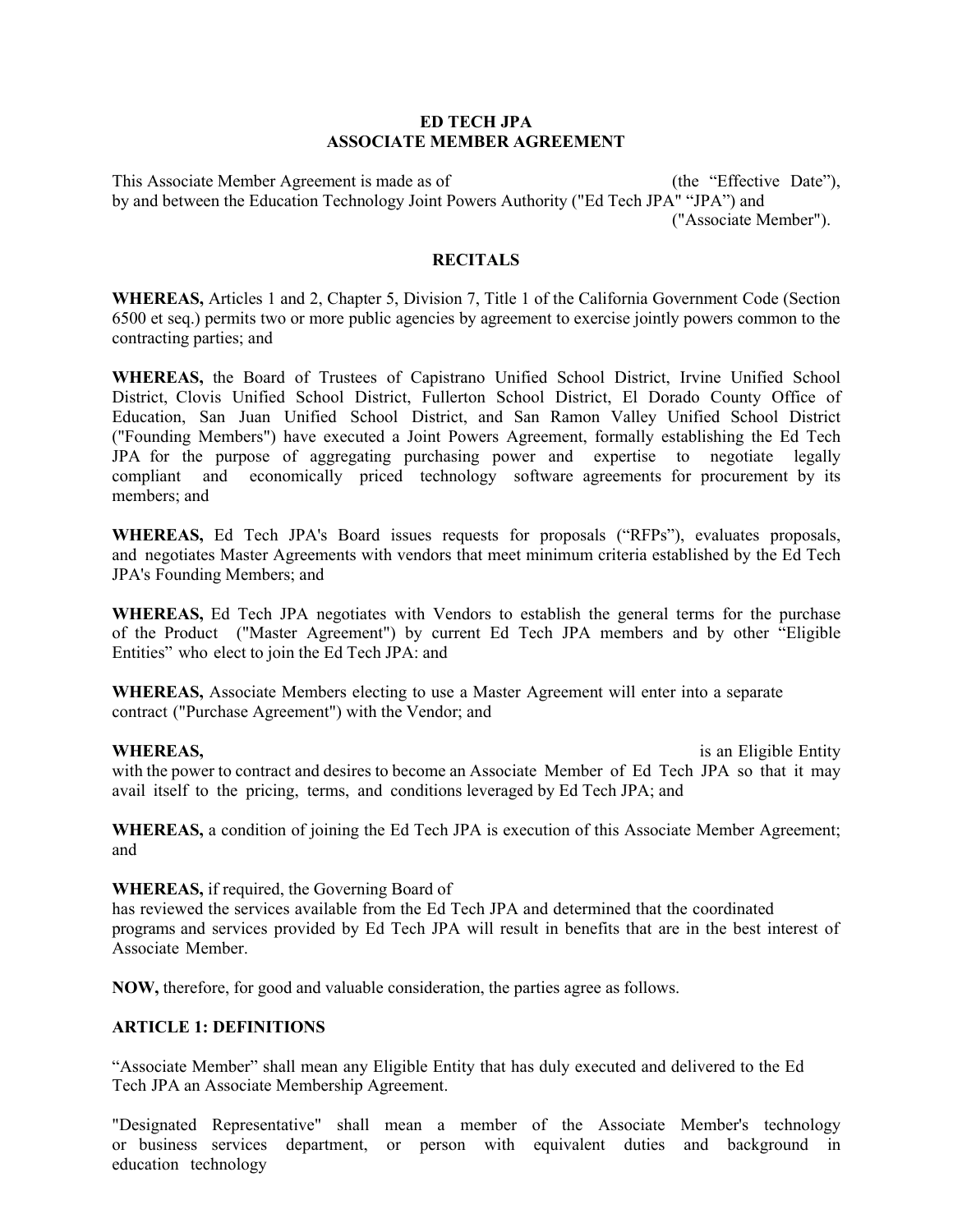procurement, who shall serve as the authorized representative to the JPA. The Designated Representative will be identified on the Associate Membership Application.

"Ed Tech JPA" shall mean the Education Technology Joint Powers Authority created pursuant to the Ed Tech JPA Agreement executed by its Founding Members.

"Eligible Entity" shall mean (a) all California public school districts, county offices of education, and community college districts, and (b) any other public agency in the United States whose procurement rules, whether internal rules or rules enacted pursuant to statute, allow them to purchase goods or services through a procurement vehicle such as Ed Tech JPA.

"Founding Members" shall mean those public school districts, cities, counties, and other governmental units that are signatories to the Joint Powers Agreement and have a voting member serving on the JPA's Board of Directors.

"Implementation Plan" shall mean the mutually agreed upon contract fulfilment requirements established between Associate Member and Vendor for delivery of a product purchased pursuant to the JPA agreements, including timeline, infrastructure and data integration, testing, content creation, training and post-implementation support, and project evaluation.

"Master Agreement" shall mean an agreement entered into between Ed Tech JPA and Vendor following RFP selection process administered by Ed Tech JPA, setting forth the general terms for purchase of a Product.

"Purchase Agreement" shall mean an agreement, duly executed and approved by the Associate Member's authorized representative and, if required, approved by its governing board, entered into between Associate Member and Vendor, based on the same general terms and conditions as the Master Agreement.

"Vendor" shall mean an entity or firm selected for a Master Agreement after submitting a responsive proposal in compliance with the specifications following a RFP selection process , including meeting the essential requirements set forth by the Ed Tech JPA's Board.

# **ARTICLE 2: ASSOCIATE MEMBER POWERS, DUTIES, & RESTRICTIONS**

# **2.1 Associate Member Status.** The

is hereby made an Associate Member of the Ed Tech JPA for all purposes of the Joint Powers Authority Agreement and the Bylaws of the Ed Tech JPA, the provisions of which are hereby incorporated herein by reference. From and after the date of execution and delivery of this Associate Membership Agreement by the Associate Member and the Ed Tech JPA, the Associate Member shall be and remain an Associate Member of the Ed Tech JPA.

**2.2 Term.** Associate membership shall be for one (1) year, and shall automatically renew from year to year, on the same terms and conditions as the prior term, unless terminated sooner by either party.

**2.3 Fees.** Ed Tech JPA may make reasonable charges for its services rendered to Associate Members as set forth below.

**2.3.1 Administrative Fee.** The Ed Tech JPA receives an administrative fee (the "Administrative Fee") for each transaction, calculated as a small percentage of the gross invoiced amount (for some procurements a fixed fee applies) of any Purchase Agreement with Vendor. The administrative fee is used to cover overhead and administrative costs associated with conducting each product procurement and maintaining the JPA. Associate Member's payment to Vendors shall include the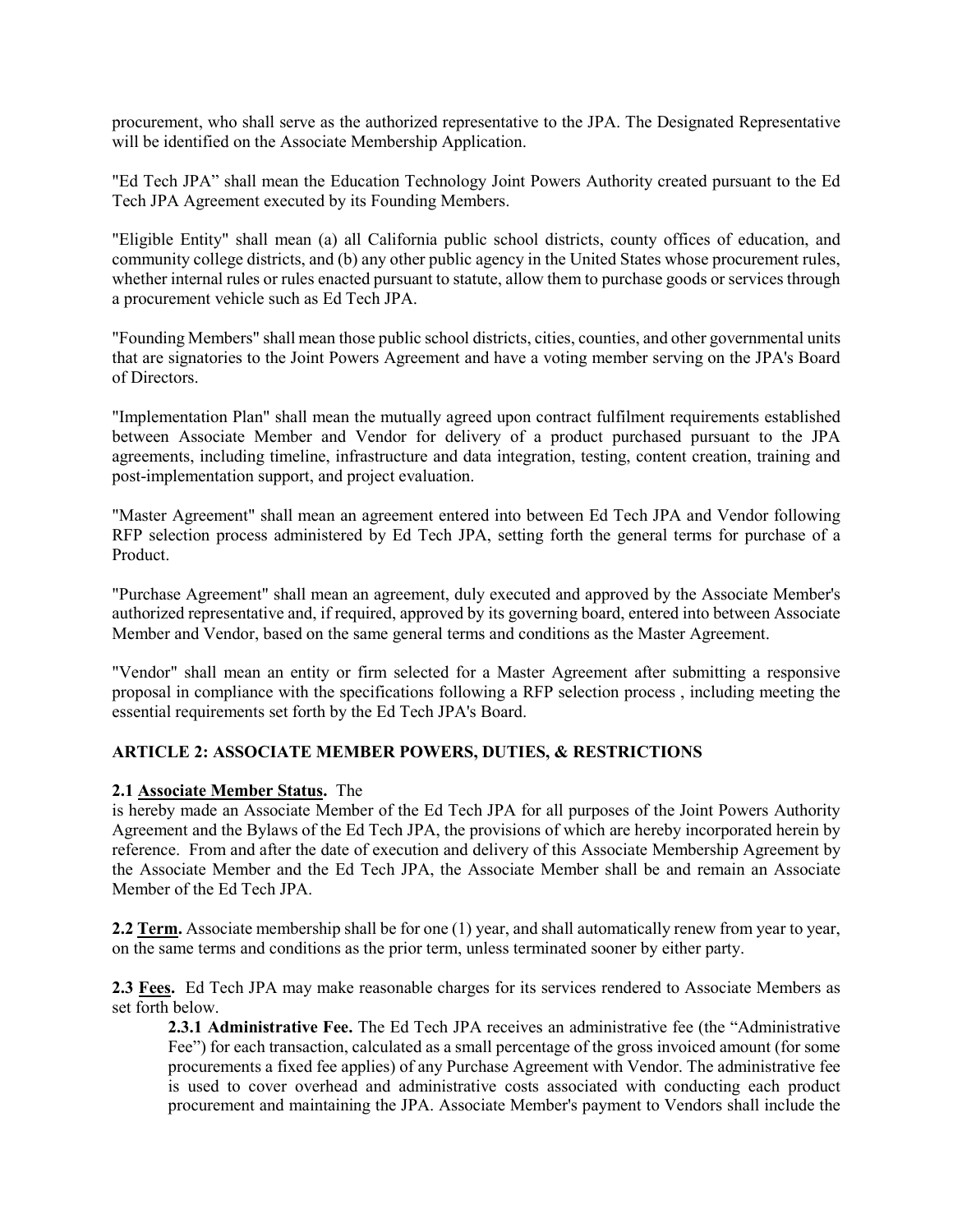Administrative Fee for each executed Purchase Agreement, and Vendor shall deliver the Administrative Fee to Ed Tech JPA. Once a Purchase Agreement has been fully executed by the Associate Member and the Vendor, the Administrative Fee is non-refundable under any circumstances.

**2.3.2 Membership Fee.** Currently, there is no cost to Associate Member to join the Ed Tech JPA. The JPA reserves the right, and Associate Member acknowledges such reservation, to assess a fee, ("Membership Fee") to its Associate Members at an undetermined future date. In such event, Associate Members shall be provided advance written notice and be provided the opportunity to withdraw membership prior to assessment of the Membership Fee. Purchase Agreements executed prior to Associates Member's withdrawal (if applicable), shall remain in effect through their natural termination and any extensions thereto, and the Administrative Fees associated with such Purchase Agreement(s) shall continue to be paid to Ed Tech JPA.

**2.3.3 Audits.** Ed Tech JPA will periodically audit Vendors, and Associate Members will cooperate in transaction reporting including, if requested, providing a copy of all executed Purchase Agreements to Ed Tech JPA within thirty (30) days of such request.

**2.3.4 Product Research.** Associate Member may browse products available for purchase and, if a suitable product is identified, Associate Member may enter into a Purchase Agreement directly with Vendor for that product. If a suitable product is not identified, Associate Members are free to solicit proposals and negotiate directly with a vendor not subject to a Master Agreement with the Ed Tech JPA.

**2.3.5 Minimum Price.** Associate Member acknowledges and agrees that the collective bargaining power of the Ed Tech JPA would be undermined if Associate Member used the terms and conditions obtained by the Ed Tech JPA to negotiate separately with Vendor for its own advantage. Associate Member agrees that it will not attempt to negotiate lower prices with a Vendor with a Master Agreement with the JPA. Notwithstanding the foregoing, Associate Member is free to solicit proposals and negotiate directly with a vendor not subject to a Master Agreement with the Ed Tech JPA. Consistent with this goal, and in order to provide Associate Members with assurances regarding advantageous pricing by purchasing through the JPA, Vendors are requested to provide a Minimum Price Guarantee (MPG), whereby the Vendor will not sell directly, or through a reseller, to Ed Tech JPA's Eligible Entities (regardless of whether the Eligible Entity is an Associate Member of the Ed Tech JPA) for a lower price. The requirements of this Section do not apply to contracts in existence prior to the establishment of a Master Agreement between Vendor and Ed Tech JPA.

**2.4 Designated Representative.** Associate Member shall appoint a Designated Representative to serve as the primary contact with Ed Tech JPA. The Designated Representative should be a member of the Associate Member's technology or business services department, or person with equivalent duties and background in education technology procurement. Associate Member will be provided a single sign-on to access to Ed Tech JPA product information. The Designated Representative will be the custodian of Associate Member's credentials and is responsible for account security. The Designated Representative shall be authorized by the Associate Member's governing board, if required, to conduct due diligence in product selection, and develop an Implementation Plan with Vendors. The Designated Representative shall obtain authority from the Associate Member's governing board, if required, to negotiate and execute Purchase Agreements with Vendors. Purchase Agreements shall only be made for the direct use of Associate Member and not on behalf of any third party.

**2.5 Proprietary/Confidential Materials.** Associate Member acknowledges that proposals and other documents may contain proprietary and confidential information. Associate Member agrees to maintain documents in a responsible manner with security measures reflecting best practices. Associate Member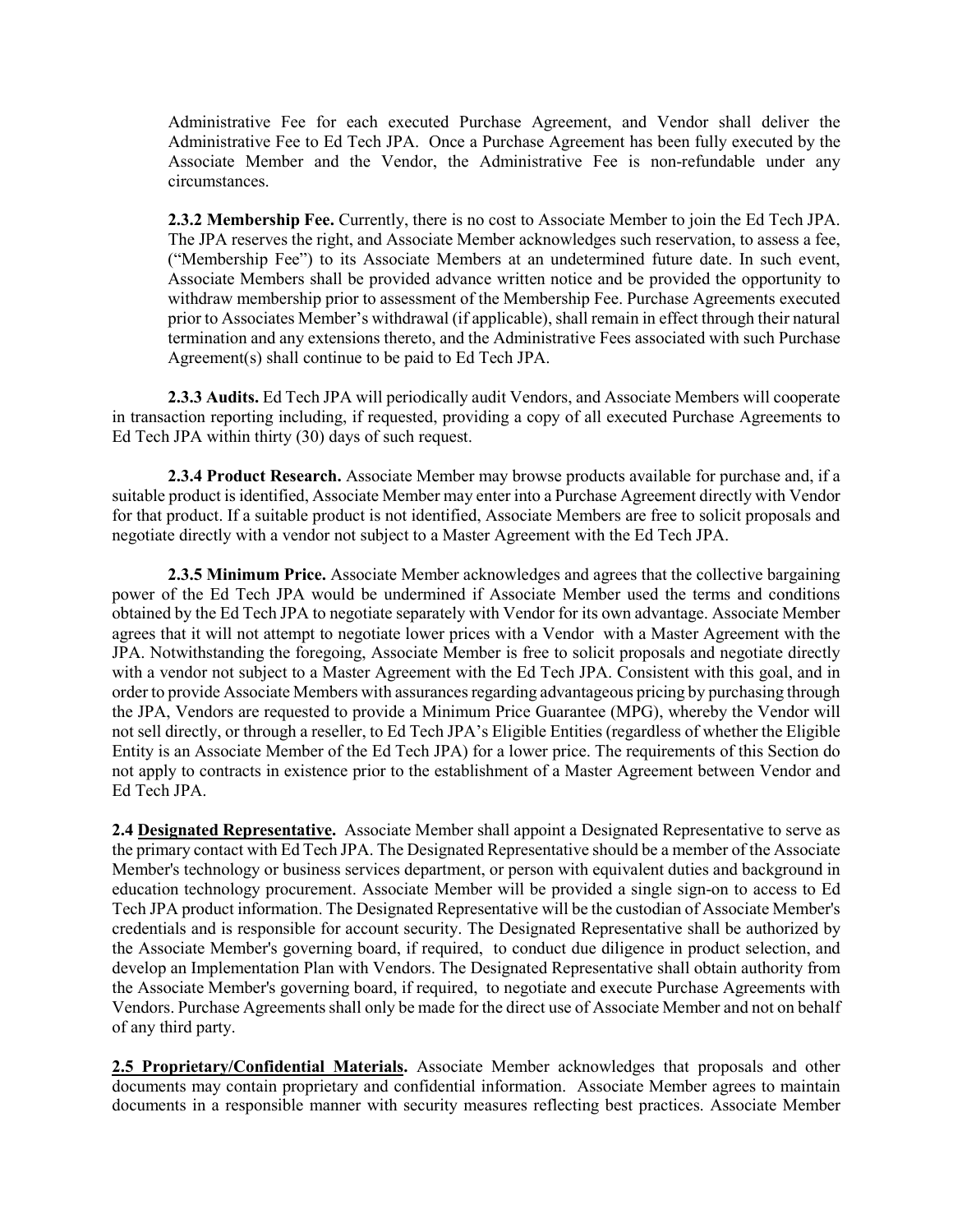shall not share proposals submitted by vendors and documentation that may contain proprietary and confidential information with third-parties without prior written consent from the Vendor and Ed Tech JPA as applicable unless required to do so by law. In the event that a third-party requests confidential or proprietary information from Associate Member, Associate Member shall notify Vendor and Ed Tech JPA in writing so that Vendor/Ed Tech JPA may assist Associate Member to redact proprietary information prior to disclosing the requested information.

**2.6 Restrictions.** An Associate Member shall not be entitled to representation on the Board of Directors or to vote on any matter coming before the Board of Directors or the Ed Tech JPA. However, an Associate Member shall be entitled to participate in all programs and other undertakings of the Ed Tech JPA.

**2.7 Withdrawal.** An Associate Member may withdraw from membership in the Ed Tech JPA upon thirty (30) days advance written notice to the Ed Tech JPA. No such withdrawal, however, shall relieve such Associate Member from its obligations under any outstanding Purchase Agreements relating to the Ed Tech JPA. Effective immediately upon withdrawal, Associate Members shall not have access to Ed Tech JPA Master Agreements and other documentation, or be entitled to participate in the other programs of Ed Tech JPA.

**2.8 Independent Vendor Selection.** Ed Tech JPA does not warrant that the products available will be suitable for the specific needs of individual Associate Members. Associate Member agrees to conduct its own due diligence in compliance with all applicable state and federal laws, as well as the requirements of Associate Member's local procurement rules and regulations. Associate Member is solely responsible for determining suitability of product and compliance with local, state and federal procurement rules prior to entering into any Purchase Agreement with a Vendor.

**2.9 Compliance with Laws.** Ed Tech JPA's Master Agreements follow bidding and procurement procedures established by the California Public Contract Code and the local body overseeing each respective Founding Member. Associate Member has access to all the contract documentation prepared by Ed Tech JPA and is responsible for compliance with any additional or varying laws and regulations governing its purchases. Associate Member acknowledges that purchases made with federal funds may be subject to additional requirements. Associate Member is encouraged to seek approval from its own local agency(s) before entering into a Purchase Agreement with a Vendor.

Master Agreements are available to Associate Members "as is". Ed Tech JPA is under no obligation to revise the terms, conditions, scope, price, and/or any other conditions of the contract for the benefit of an Associate Member. Associate Members are permitted to negotiate directly with the Vendor and agree to additional terms and conditions that are separate from the base price.

Associate Member acknowledges and agrees that it is solely responsible for (a) completing due diligence regarding the suitability of Vendor, including using price as a significant factor, and (b) prior to executing a Purchase Agreement, working directly with the Vendor to establish a suitable Implementation Plan for contract fulfillment. An Associate Member is not bound to a purchase until it has obtained approval from its governing board, if required, and executed the Purchase Agreement with the Vendor for the Product. Associate Member acknowledges that Vendor is not bound to provide products and/or services prior to execution of the Purchase Agreement.

**2.10 Liabilities.** The debts, liabilities and obligations of the Associate Member shall be the debts, liabilities or obligations of the Associate Member alone and not of the Ed Tech JPA or its membership. There shall be no joint and several liabilities between Ed Tech JPA and Associate Member. Notwithstanding any other provision of this Agreement, in no event, shall Ed Tech JPA be liable, regardless of whether any claim is based on contract or tort, for any special, consequential, indirect or incidental damages, including, but not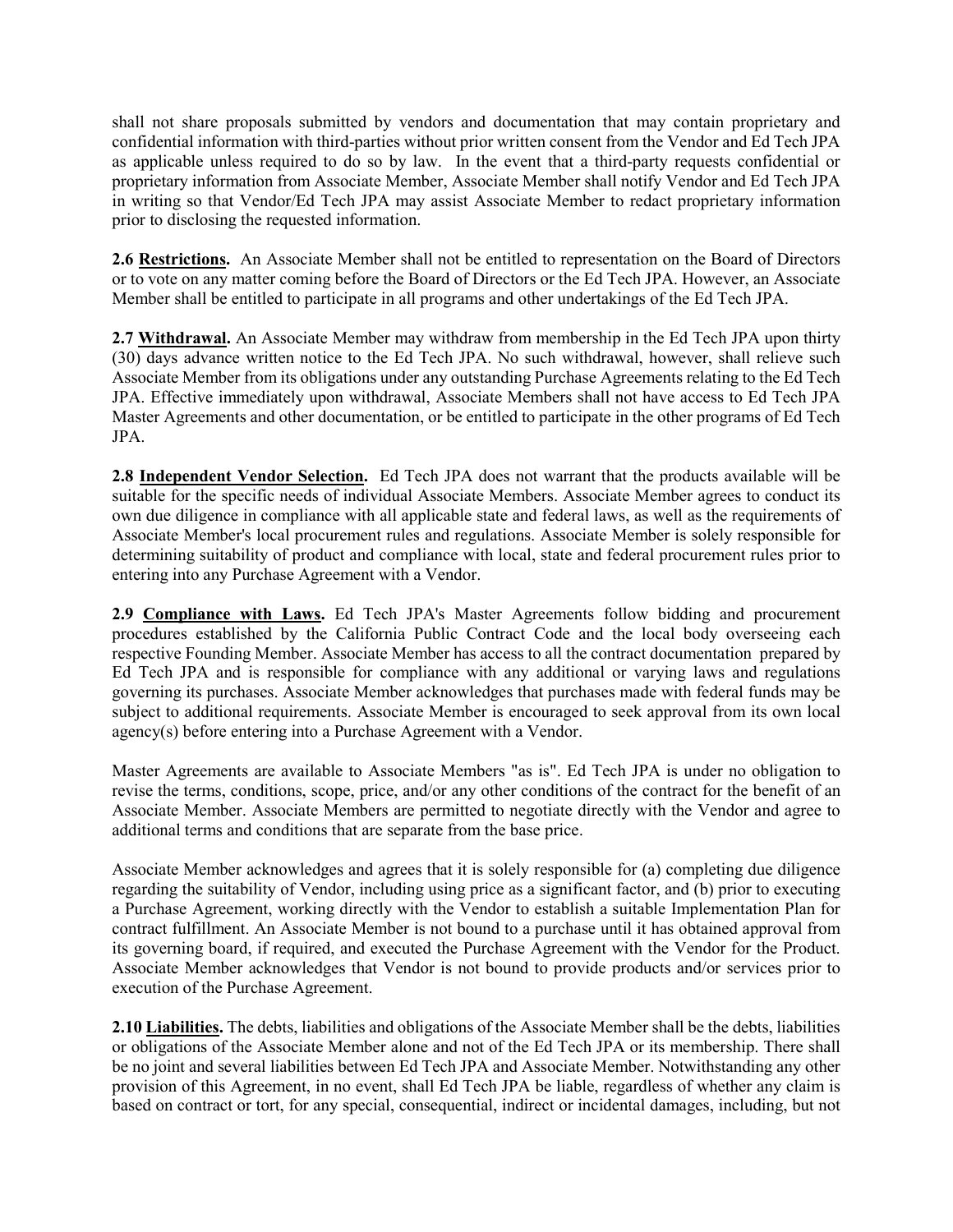limited to, lost profits or revenue, arising out of or in connection with this Agreement for the services performed in connection with this Agreement.

**2.11 Release.** Associate Member acknowledges that Ed Tech JPA is not a party to any Purchase Agreement between the Associate Member and the Vendor. Associate Member is solely responsible for all aspects of its purchase, including ordering its goods and/or services, inspecting and accepting the goods and/or services, and providing payment. Any dispute which may arise from Associate Member's participation in Purchase Agreement shall be resolved between the Associate Member and the Vendor. Associate Member will not seek remedy from Ed Tech JPA for issues arising from a Purchase Agreement and hereby waives and releases Ed Tech JPA from all possible claims.

**2.12 Reservation of Rights.** Ed Tech JPA reserves the right to cancel the whole or any part of this Agreement due to failure by the Associate Member to carry out any obligation, term or condition of the Agreement, including, failure to follow the established procedure for purchase orders, invoices and receipt of funds, and failure to pay.

**2.13 Indemnification.** Associate Member agrees to defend, indemnify and hold the Ed Tech JPA, its Board of Directors and its Founding Members, as well as all of their respective officers, employees and agents, free and harmless from any claims, liabilities, costs, penalties, or interest arising out of Associate Member's procurement or purchase of goods and services through Ed Tech JPA..

**2.14 Amendments.** This Agreement shall not be altered, changed or amended except by written amendment executed by both parties.

**2.15 Governing Law.** This Agreement shall be governed by and the rights, duties and obligations of the parties shall be determined and enforced in accordance with the laws of the State of California.

**2.16 Severability.** If any term, condition or provision of this Agreement is held by a court of competent jurisdiction to be invalid, void or unenforceable, the remaining provisions will nevertheless continue in full force and effect, and shall not be affected, impaired or invalidated in any way.

**2.17 Integration/Entire Agreement of Parties.** This Agreement constitutes the entire agreement between the parties and supersedes all prior discussions, negotiations, and agreements, whether oral or written. This Agreement may be amended or modified only by a written instrument executed by both parties.

[SIGNATURES ON FOLLOWING PAGE]